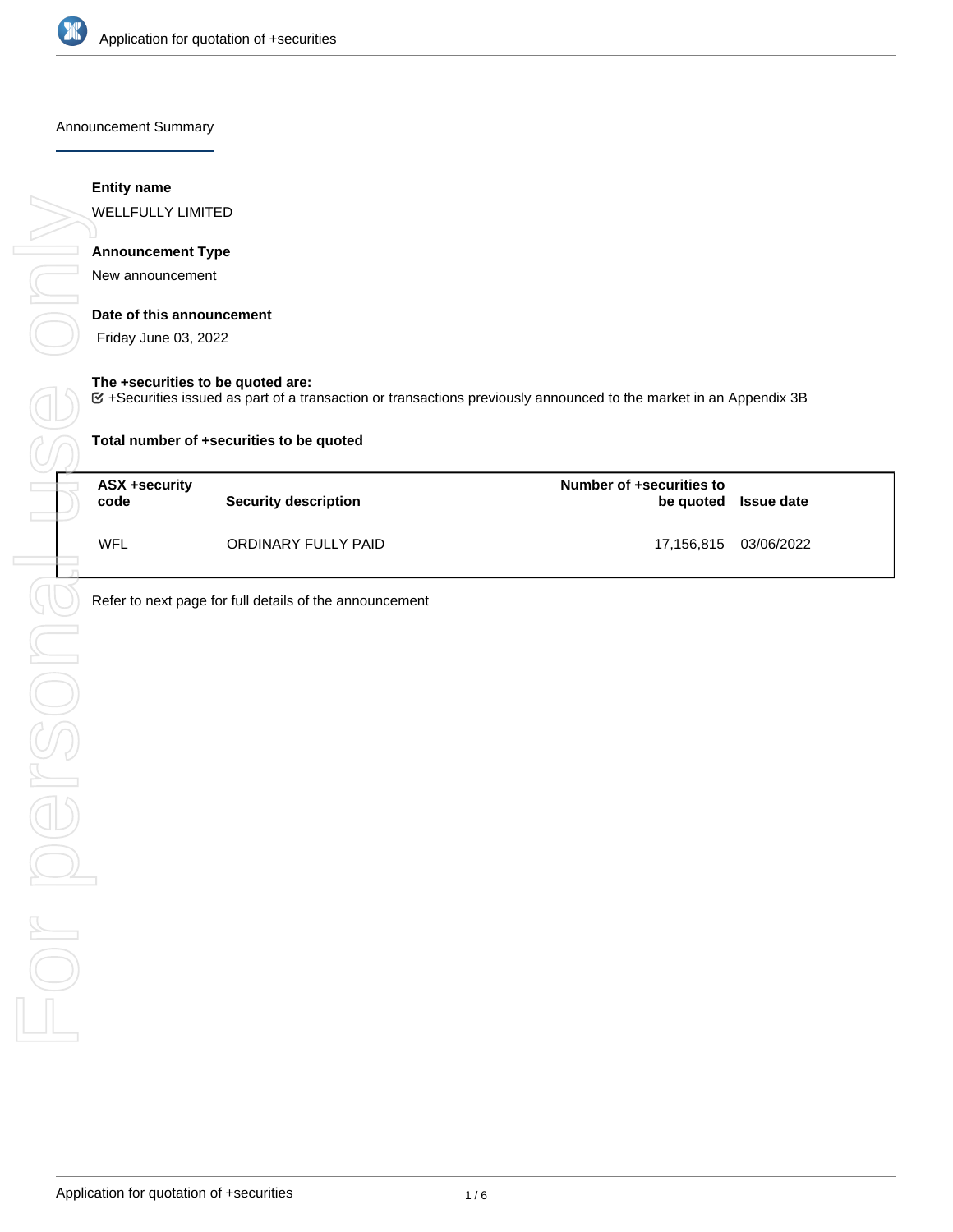

Part 1 - Entity and announcement details

## **1.1 Name of entity**

WELLFULLY LIMITED

We (the entity named above) apply for +quotation of the following +securities and agree to the matters set out in Appendix 2A of the ASX Listing Rules.

**1.2 Registered number type**

ABN

**Registration number** 72056482636

**1.3 ASX issuer code**

WFL

**1.4 The announcement is**

New announcement

3/6/2022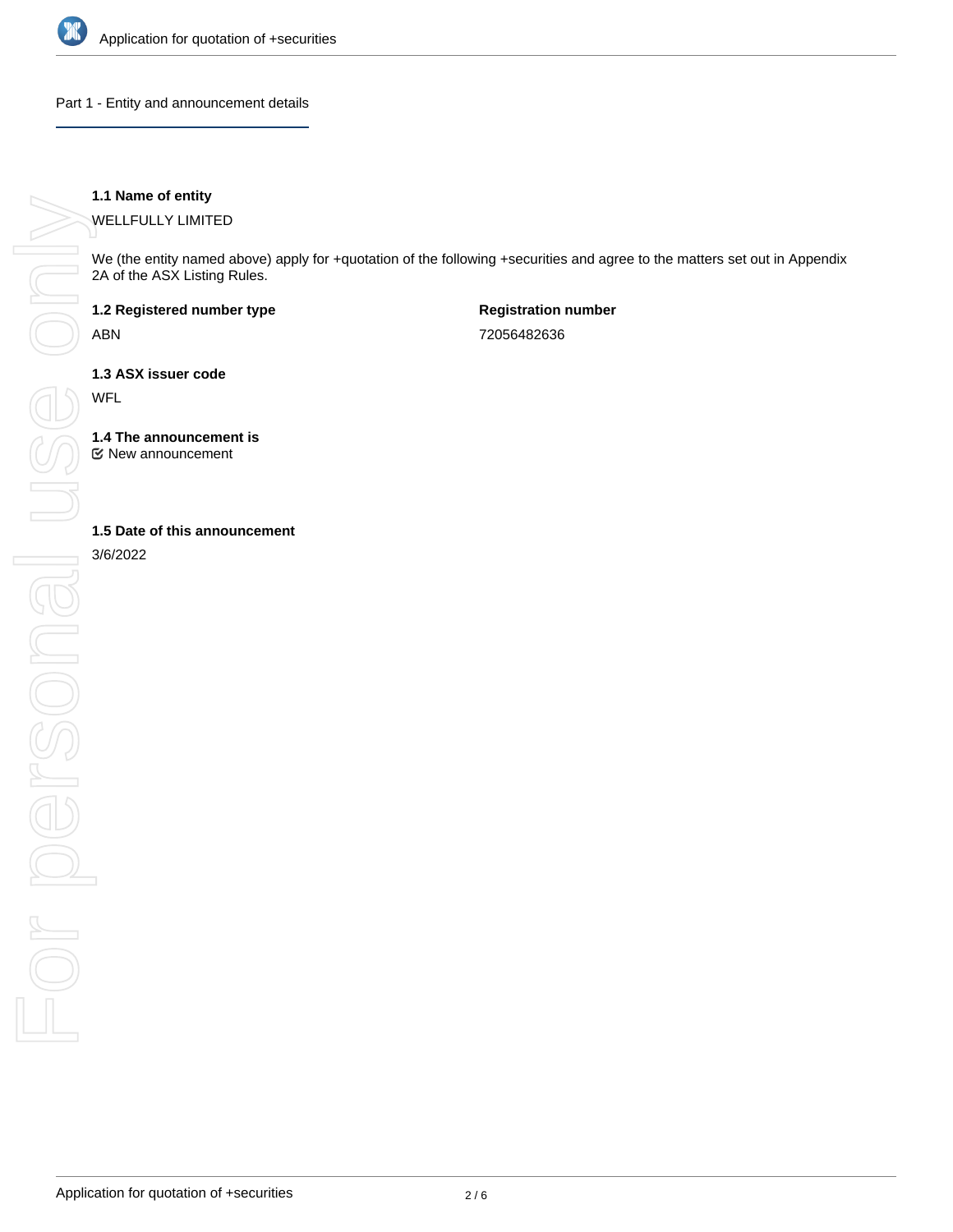

# Part 2 - Type of Issue

## **2.1 The +securities to be quoted are:**

+Securities issued as part of a transaction or transactions previously announced to the market in an Appendix 3B

### **Previous Appendix 3B details:**

| <b>Announcement Date and</b><br>Time | <b>Announcement Title</b>                   | Selected Appendix 3B to submit quotation<br>reguest          |
|--------------------------------------|---------------------------------------------|--------------------------------------------------------------|
| 10-May-2022 09:49                    | New - Proposed issue of securities -<br>WFL | An offer of +securities under a +securities<br>purchase plan |

**Appendix 3B?**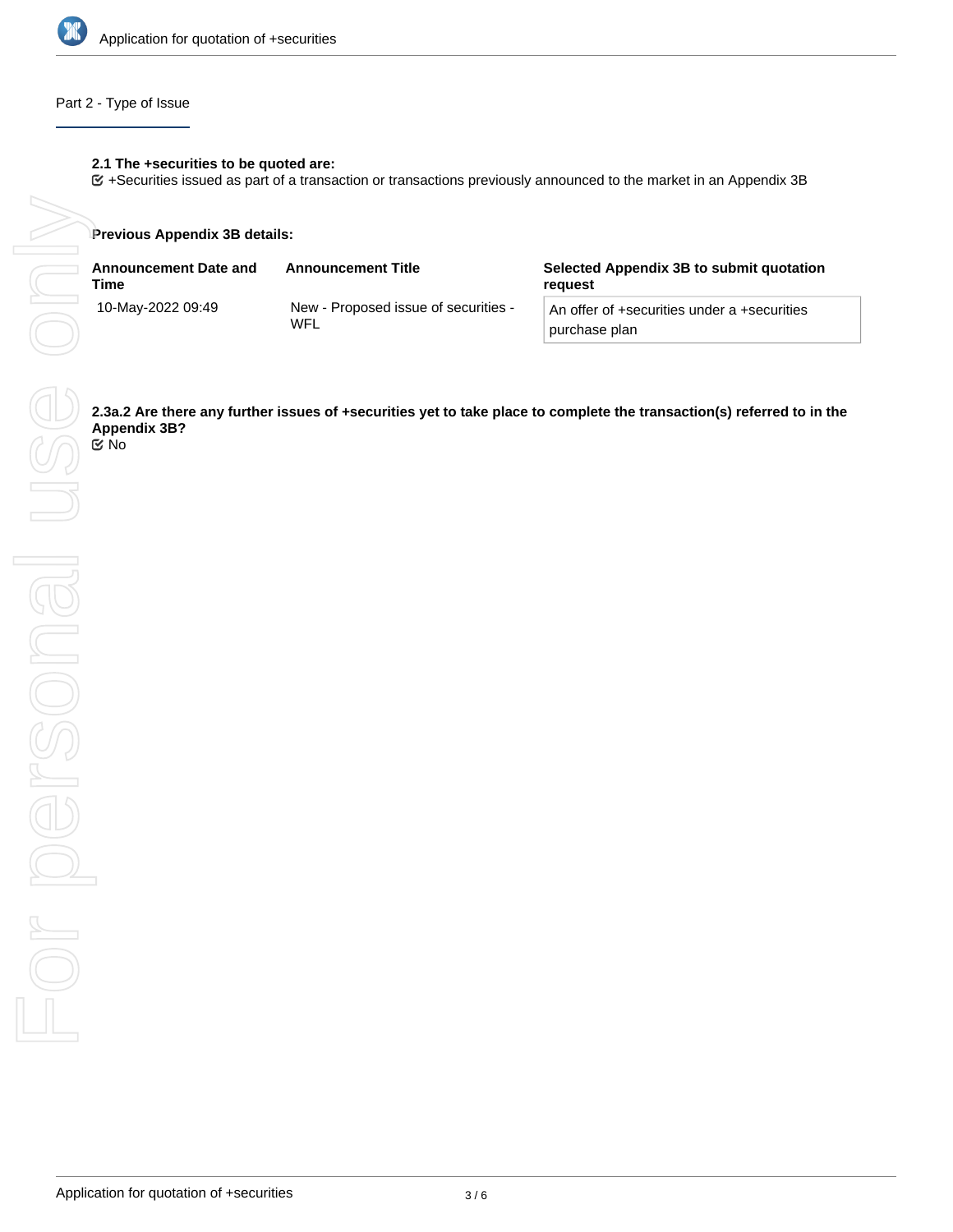

Part 3A - number and type of +securities to be quoted where issue has previously been notified to ASX in an Appendix 3B

### Corporate Action Component Detail

# **ASX +security code and description**

WFL : ORDINARY FULLY PAID

### **Issue date**

3/6/2022

## Distribution Schedule

**Provide a distribution schedule for the new +securities according to the categories set out in the left hand column including the number of recipients and the total percentage of the new +securities held by the recipients in each category.**

| Number of +securities held | Number of holders | Total percentage of +securities held<br>For example, to enter a value of 50%<br>please input as 50.00 |
|----------------------------|-------------------|-------------------------------------------------------------------------------------------------------|
| $1 - 1,000$                |                   | $\frac{0}{0}$                                                                                         |
| $1,001 - 5,000$            |                   | %                                                                                                     |
| $5,001 - 10,000$           |                   | %                                                                                                     |
| 10,001 - 100,000           |                   | %                                                                                                     |
| 100,001 and over           |                   | %                                                                                                     |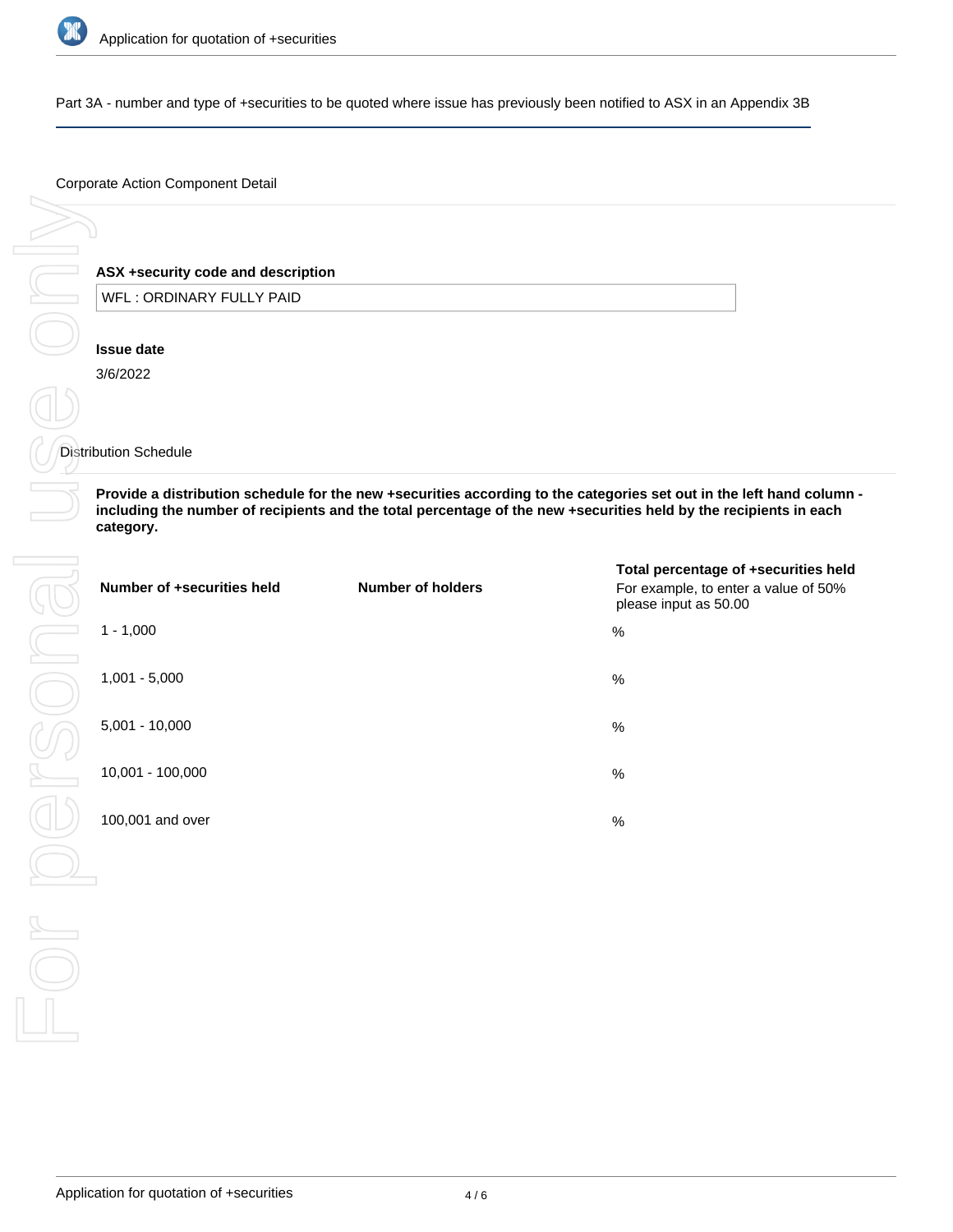

Issue details

# **Number of +securities to be quoted**

17,156,815

### **Issue currency**

**Issue price or consideration per +security**

AUD - Australian Dollar

AUD 0.05100000

### **Any other information the entity wishes to provide about the +securities to be quoted**

Refer to Appendix 3B previously advised to the ASX on 10 May 2022.